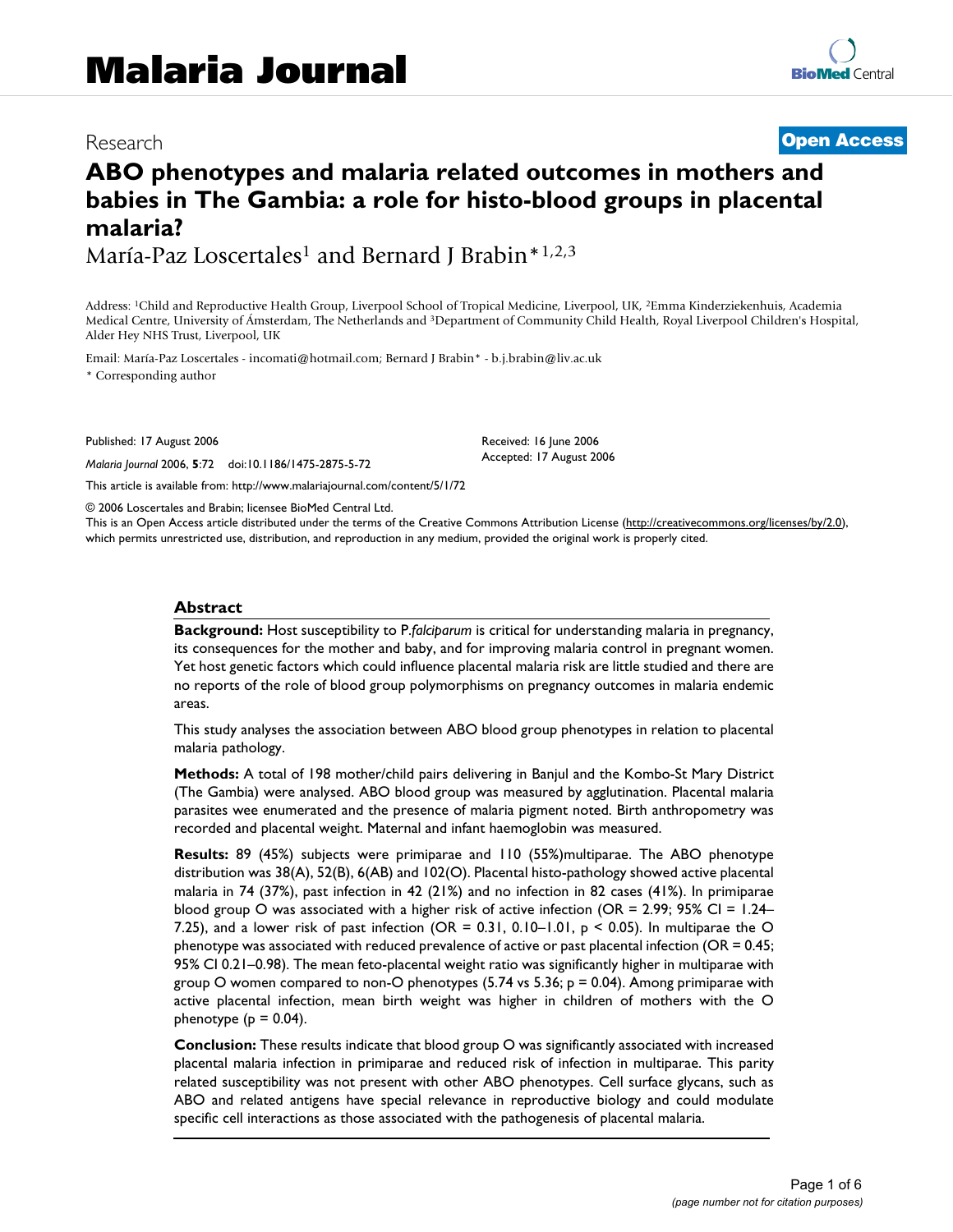### **Background**

In malaria endemic areas, the increased risk of *P. falciparum* infection during pregnancy, which is associated with placental parasitaemia, imposes a heavy burden on the health of mothers and newborns [1,2], contributing to maternal anaemia, low birth weight, and infant mortality especially among primiparae [3,4]. At present, available preventive and therapeutic tools can only achieve a partial reduction in the health hazards caused by placental malaria [5,6]. In this context, a better knowledge of host susceptibility to placental *P*.*falciparum* infection is central for improving understanding of malaria in pregnancy, as a basis for improved control.

There is increasing evidence that both the risk of acquiring *P. falciparum* infection, and the risk of developing severe complications are determined by host genetic factors [7]. The protective role of several erythrocytic variants, some of them related to blood groups, is one of the best examples of this genetic modulation [8]. These include haemoglobins S, C and E, α and β thalassaemias, Glucose-6 phosphate dehydrogenase deficiency, Southern Asian Ovalocytosis, and Glycophorins A, B and C variants, all of which influence malaria pathogenesis [9].

ABO blood groups are carbohydrate histo-blood antigens that are also expressed in many tissues and which have important roles in modulating protein activities both in infection and in some types of cancer [10]. These antigens are formed by terminal glycosylation of glycoproteins and glycolypid chains present on cell surfaces. Glycosylation modulates all kinds of cell-to-cell interactions and this may be relevant in malaria pathophysiology, where adhesion has been increasingly implicated in disease severity. Studies examining the effects of the ABO blood group phenotype on malaria risk in non-pregnant subjects, have shown inconsistent results [11-13]. Blood group A has been reported as a risk factor for severe malaria [14], and as a co-receptor for *P*.*falciparum* resetting [15], whereas blood group O may offer some protection against severity of disease [16].

No studies have been identified in the literature assessing associations of blood group types with placental malaria, despite the fact that placental parasites are unable to rosette [17], in contrast to isolates from non-pregnant subjects. Cell surface glycans have an essential role in reproductive biology, and the adhesion and implantation of the blastocyst is partly mediated by carbohydrates with blood group specificity [18]. Each mammalian species has its own glycotype at the feto-maternal interface, and this variation depends on both evolution and the environment [19]. ABO histo-blood groups and related antigens are expressed in the endometrium and are modulated by the hormonal environment [20], but are not expressed in the placenta and fetal endothelium where only other related blood groups can be detected in the interstitial trophoblast directly apposed to the maternal decidua [21]. In contrast, examination of the glycan expression at the fetomaternal interface using lectins, some with ABO determinant specificity have shown binding with placental structures [22,23].

In this analysis we present the first report to describe the association between ABO phenotypes, placental malaria and pregnancy outcomes.

#### **Materials and methods** *Study sample*

Data from a group of 198 mother/child pairs were analysed from a cross-sectional study of placental malaria undertaken in the Gambia. The original descriptive study assessed serum Ig levels in mothers and newborns in relation to placental parasitaemia. The primary outcomes and a detailed description of the methodology are outlined in the original publication [24].

Mothers and their newborn babies were included in the study from September 1967 to May 1968 in Banjul and the Kombo-St Mary District (The Gambia). In this area malaria is endemic with peak transmission during and shortly after the rainy season which lasts from July to October [25]. Mothers and babies were examined soon after delivery at the Royal Victoria Hospital, Banjul, or in one of the maternal and child welfare centres in the Kombo-St Mary District. Basic demographic information was recorded. The weight (g) and length (cm) of the baby were measured by a physician within a few hours of birth. Placentas were transported twice daily to the Medical Research Council Laboratories where they were weighed and examined for placental pathology. Placental blood and maternal and neonatal peripheral venous blood were collected, and blood films were prepared and stained by standard methods. Parasitaemia was counted in the peripheral blood against the number of white cells, and in the placental blood by assuming that 1 parasite per 100 oil-immersion fields represented a density of 10 parasites/ mm3 blood. Maternal and infant haemoglobin was measured.

Data were entered on punch cards and for all births the following data was available: maternal age, parity, haemoglobin and peripherical parasitaemia; the babies gender, weight, length and haemoglobin. The ABO and Rhesus blood group phenotype of mother and baby were recorded and the placental weight (g), parasite count and presence of malaria pigment. All data was entered into a SPSS data file.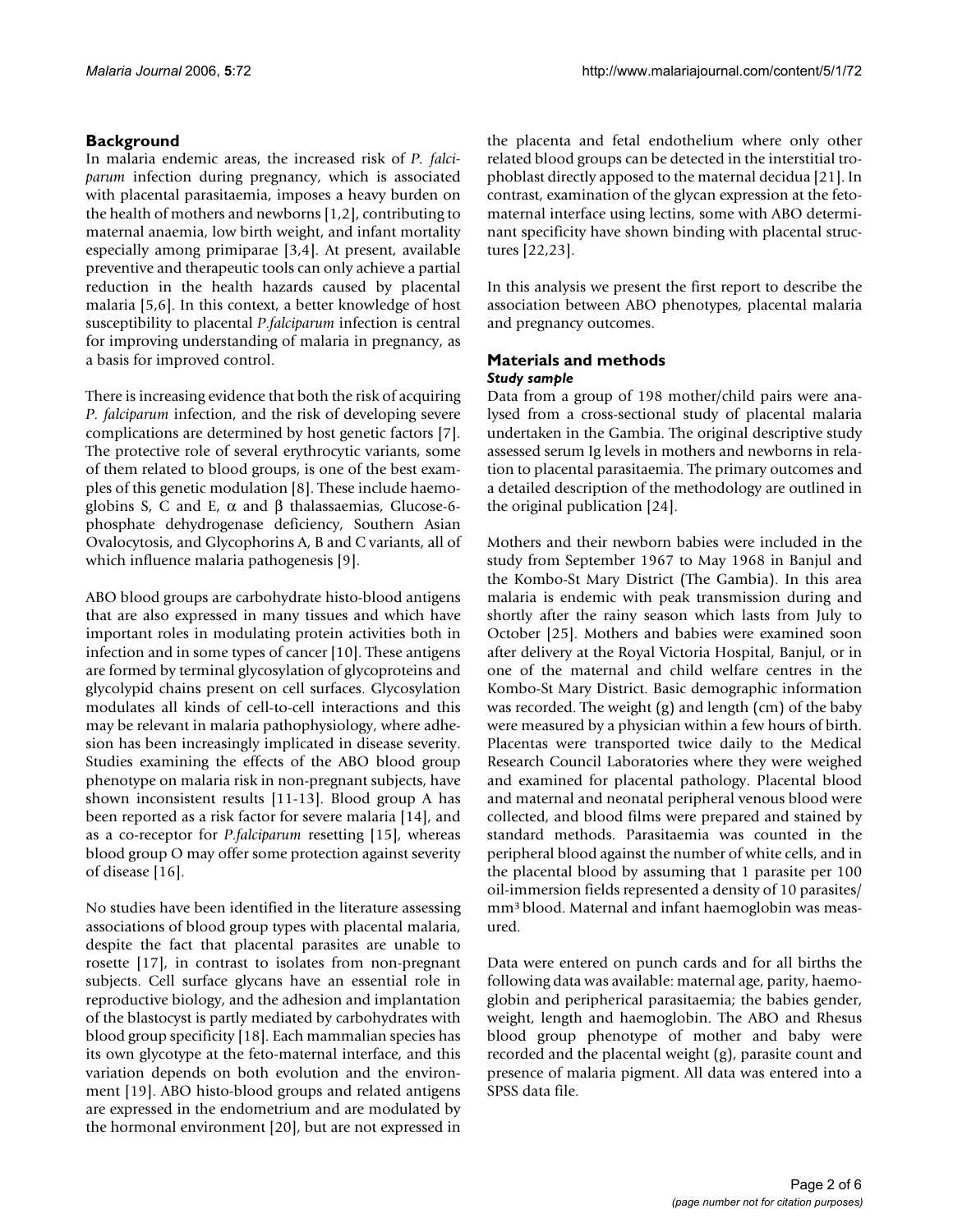#### *Clinical definitions*

Placental malaria definition was based on the pathological classification of Bulmer et al [26], which comprises the following groups: non-infected; acute infection (presence of parasites without pigment); chronic infection (presence of parasites and pigment); past infection (parasites not present; pigment present). Acute and chronic placental malaria were also grouped as 'active' infection.

#### *Statistical analysis*

Dichotomous variables were assessed with chi-square or Fisher exact tests, with p values less than 0.05 considered statistically significant. Odds ratios and 95% confidence intervals were estimated. Differences between means were assessed by ANOVA where data was normally distributed, or the Mann-Whitney/Wilcoxon Test. Multiple linear regression was used to analyse factors associated with anthropometric outcomes. Factors included were those significant at  $p = 0.1$  in the univariate analysis. For anthropometric variables the factors included where: maternal blood group (O versus non O), parity, placental infection, maternal haemoglobin, maternal peripheral parasitaemia and maternal height.

#### **Results**

Eighty-eight of the 198 women were primiparae (45%) who had a mean age of 17.8 years (SD  $\pm$  1.8). The mean age of multiparae was 29.7 years  $(\pm 6.1)$ . Placental malaria was present in 116 cases (59%), with active placental malaria infection in 74 (37.4%), of which 26 (13.1%) were acute and 48 (24.2%) chronic infections. Past infection was detected in 42 women (21.2%). In the remaining 82 cases (41%) there was no evidence for current or previous placental malaria. Among primiparae, 56 (63%) had evidence of placental infection of which 41 (47%) were active, 12 (14%) acute and 29 (33%) chronic infections. Among multiparae 60 (55%) had evidence of placental infection with 33 (30%) active, 14 (13%) acute and 19 (17%) chronic (Table 1). Primiparae were at increased risk for active placental malaria (OR 1.99, 95% CI 1.11 – 3.57), and more specifically the chronic infection (OR 2.32, 95% CI 1.19–4.5).

The male/female ratio was significantly increased in active placental malaria OR = 1.87 (95%CI 1.04–3.39), p = 0.04 and decreased in past infection OR = 0.45 (95%CI 0.22–  $(0.90)$ ,  $p = 0.02$ .

There was no significant association between O or non-O blood groups and placental infection when parity was not considered, except for past placental malaria which was less prevalent in women with blood group O (OR 0.39, 95% CI 0.18–0.84, p < 0.01). In primiparae blood group O was associated with more active placental malaria (OR 2.99, 95% CI 1.24–7.25, p < 0.05) and less past placental

malaria (OR =  $0.31$ ,  $0.10-1.01$ ,  $p < 0.05$ ) than in non-O women. In multiparae, blood group O was significantly associated with non-infected placentae (OR 2.22, 95% CI 1.03–4.78,  $p < 0.05$ ) compared to non-O women (Table 1). The effect of parity on the risk of placental infection was significant for the O blood group sub-population with lower risk of active infection in multigravidae (OR 0.27, 95% CI 0.12–0.62, p < 0.01) compared with primiparae of the same blood group. For non-O blood groups, there were no significant parity differences in risk of active (OR 1.06, 95%CI 0.44–2.59,  $p = 0.9$ ) or past placental infection (OR 0.79, 95%CI 0.32–1.98, p = 0.6). The effect of parity on the risk of active placental infection was significantly different for the two sub-populations O and non-O, (Chi-square 4.98, p = 0.03).

Table 2 summarises birth outcomes by blood group phenotype. In primiparae, with active placental infection, mean birth weight was significantly higher in babies born to blood group O mothers (2893 g versus 2639 g,  $p =$ 0.04).

Maternal haemoglobin (Hb) concentration was higher in O type mothers with active placental malaria (11.65 g/dl, versus 10.53 g/dl) although this difference was not statistically significant ( $p = 0.48$ ). There were no significant differences in mean infant haemoglobin, infant length, placental weight, ponderal index or placental parasitaemia prevalence by blood group category (table 2).

Mean feto-placental weight ratio was increased in blood group O compared to non-O ( $p = 0.06$ ) and was significant in multiparae  $(5.74 \text{ versus } 5.36; p = 0.04)$ , (Figure 1). Blood group phenotype (O versus non-O) was an independent predictor of the higher feto-placental weight ratio, (linear regression coefficient =  $0.26$ , p =  $0.04$ ). The other malaria parameters, did not show any significant associations with blood groups on multivariate analysis.

The Rhesus blood group type showed no significant associations in relation to placental malaria categories or birth outcomes.

#### **Discussion**

Blood group O was associated with an increased prevalence of active placental infection in primiparae and with a reduced risk of placental malaria in multiparae. Placental parasitaemia occurs at least twice as frequently in primiparae but only among blood group O women. This effect of parity, that is one of the cardinal features of placental malaria, was not observed in non-O phenotypes for any of the placental malaria histological types.

In multiparae and specifically in mothers with past or non-infected placentae blood group O was also associated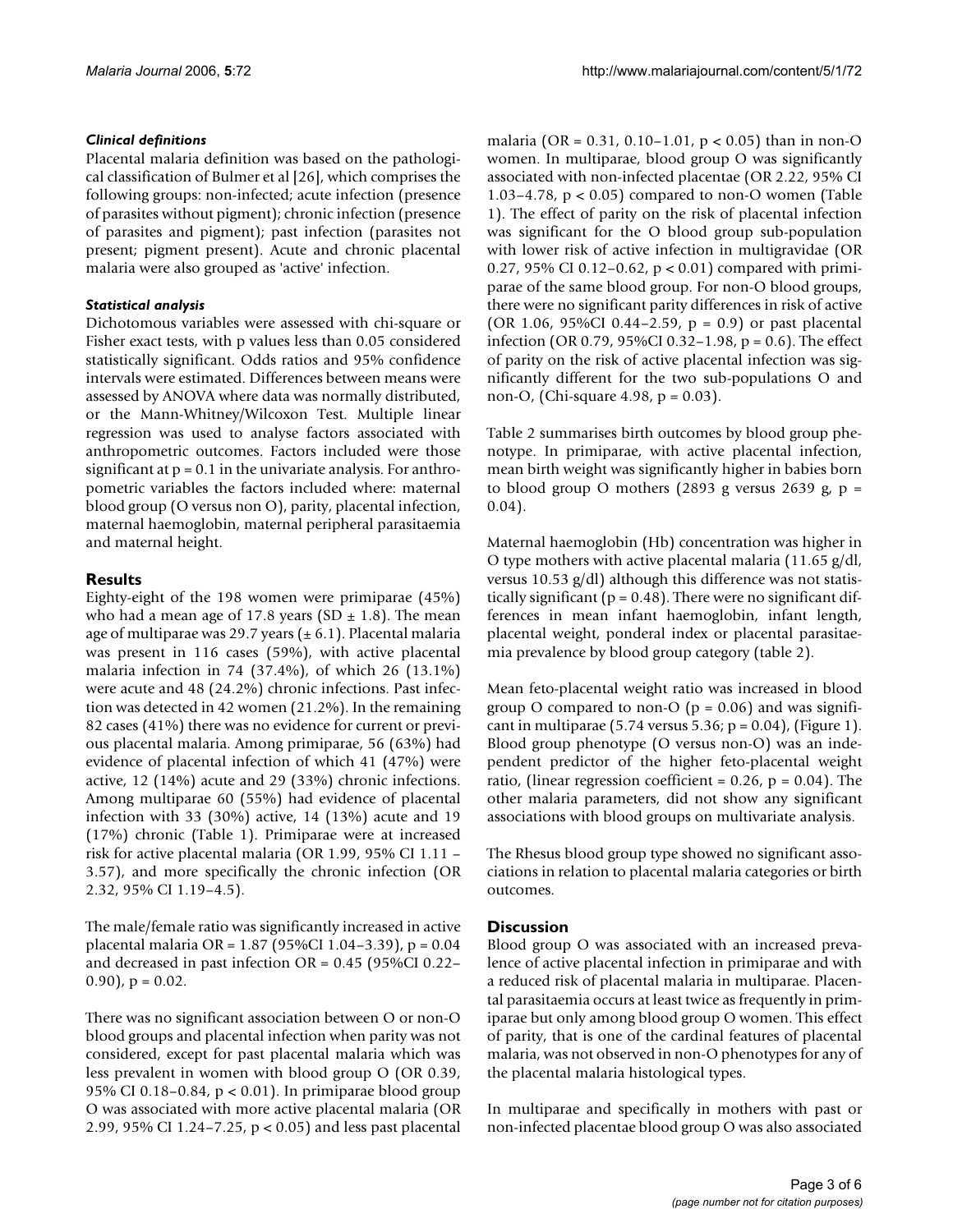| Parity            |        | Placental malaria |       | Phenotype $N$ (%) | OR 95% CI O/non O |         |                     |
|-------------------|--------|-------------------|-------|-------------------|-------------------|---------|---------------------|
|                   | Type   | No.               | A     | B                 | AB                | O       |                     |
| Primiparae        | Active | 4 <sub>1</sub>    | 6(37) | 6(30)             | 0(0)              | 29 (58) | 2.99, 1.24-7.25     |
|                   | Past   | 15                | 4(25) | 4(20)             | 2(100)            | 5(10)   | $0.3, 0.1 - 1.0$    |
|                   | None   | 33                | 6(37) | 10(50)            | 0(0)              | 16 (32) | $0.65, 0.27 - 1.55$ |
|                   | Total  | 88                | 16    | 20                | $\overline{2}$    | 50      |                     |
| <b>Multiparae</b> | Active | 33                | 6(27) | 11(29)            | 2(50)             | 14(27)  | $0.75, 0.33 - 1.7$  |
|                   | Past   | 27                | 8(36) | 10(31)            | 0(0)              | 9(17)   | $0.47, 0.19 - 1.15$ |
|                   | None   | 50                | 8(36) | 11(34)            | 2(50)             | 29 (56) | 2.22, 1.03-4.78     |
|                   | Total  | 110               | 22    | 32                | 4                 | 52      |                     |

Brackets: percentage

with higher mean feto-placental weight ratios compared to non-O individuals. These differences associated with multiparity can be interpreted to represent a parity-specific association of the blood group O phenotype with the protective malarial immunity which occurs in multigravidae [3]. Mean birth weight was also significantly increased in babies of primiparae with the O phenotype, suggesting that despite the greater susceptibility of primigravidae to placental malaria, the O phenotype may be partially protective leading to improved birth anthropometry.

In non-pregnant individuals blood group O has been associated with reduced risk of severe clinical malaria compared to patients with groups A or B [14,16], but this occurred without clear evidence for reduced prevalence of parasitaemia associated with blood group O [12,13]. This would suggest that the ABO phenotypes may be associated more with modification of disease severity than with infection risk. None of these women had HIV infection as the study was conducted in the early 1970s before this human immunodeficiency virus was described or trans-

**Table 2: Mean birth outcomes by parity and maternal blood group phenotype**

| Parity                | <b>Placental</b><br><b>Malaria</b><br>type | <b>Blood</b><br>group | $\mathbf n$     | <b>Malaria Parameters: MEAN (SD)</b> |                            |                          |              |                              |                           |                                       |                                      |
|-----------------------|--------------------------------------------|-----------------------|-----------------|--------------------------------------|----------------------------|--------------------------|--------------|------------------------------|---------------------------|---------------------------------------|--------------------------------------|
|                       |                                            |                       |                 | <b>Maternal</b><br>$Hb$ g/dl         | <b>Infant</b><br>$Hb$ g/dl | <b>Birth</b><br>weight g | Length<br>cm | <b>Placental</b><br>weight g | Pondera<br>I index<br>(†) | Feto-<br>placental<br>weight<br>ratio | <b>Parasite</b><br>count<br>(log 10) |
| Primipa<br>rae        | Active (†)                                 | O group               | 29              | 11.65(1.6)                           | 18.5(3.1)                  | 2893<br>$(362)*$         | 49.0 $(1.8)$ | 559 (123)                    | 2.51<br>(0.24)            | 5.26(0.9)                             | 2.74<br>(1.36)                       |
|                       |                                            | non-O                 | 12              | 10.53(3.1)                           | 19.4(3.0)                  | 2639<br>$(323)*$         | 47.9(1.9)    | 513(115)                     | 2.45<br>(0.15)            | 5.3(0.9)                              | 3.18<br>(1.48)                       |
|                       | Past or no<br>infection                    | O group               | 21              | 12.0(1.3)                            | 18.2(2.2)                  | 2941<br>(455)            | 48.6 $(1.6)$ | 544 (135)                    | 2.59<br>(0.22)            | 5.62 (1.22)                           |                                      |
|                       |                                            | non-O                 | 26              | 11.8(2.3)                            | 18.2(2.0)                  | 2894<br>(430)            | 48.9(1.8)    | 559 (100)                    | 2.5(0.21)                 | 5.28(0.9)                             |                                      |
| <b>Multipar</b><br>ae | <b>Active</b>                              | O group               | $\overline{14}$ | 11.9(1.4)                            | 18.5(2.0)                  | 3151<br>(705)            | 49.7 (2.4)   | 578 (124)                    | 2.55<br>(0.26)            | 5.53(1.15)                            | 2.28<br>(1.19)                       |
|                       |                                            | non-O                 | 19              | 12.3(1.5)                            | 18.7(2.5)                  | 3366<br>(312)            | 50.0(1.8)    | 652 (169)                    | 2.68<br>(0.20)            | 5.39(1.1)                             | 2.53<br>(1.18)                       |
|                       | Past or no<br>infection                    | O group               | 38              | 12.2(1.5)                            | 18.6(2.1)                  | 3315<br>(537)            | 49.8(2.3)    | 580 (121)                    | 2.67<br>(0.24)            | 5.82<br>$(0.85)$ §                    |                                      |
|                       |                                            | non-O                 | 39              | 11.8(1.5)                            | 18.7(2.3)                  | 3093<br>(521)            | 49.1 $(2.0)$ | 588 (115)                    | 2.67<br>(0.23)            | 5.34<br>$(0.89)$ §                    |                                      |

†Active: acute and chronic infection

‡Ponderal Index = weight/length3

 $*$  p value = 0.04

 $$p$ value = 0.02$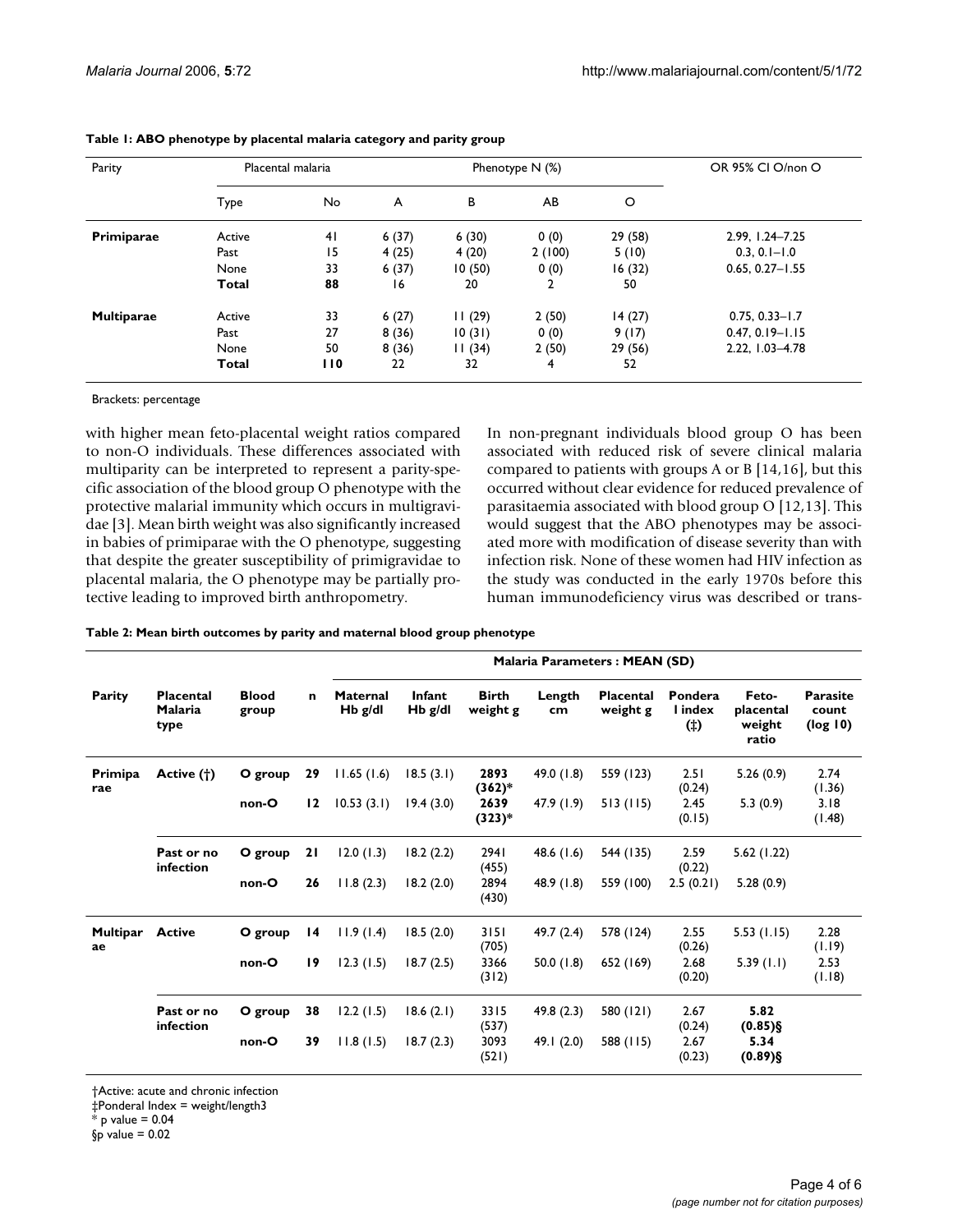

#### Figure 1

Mean feto-placental weight ratio in primiparae and multiparae according to blood group. Shaded blood group O, white non-O groups

mitted. This indicates that these results are not confounded by an immunosuppressive effect of HIV virus infection.

This is the first time an association of birth outcomes with placental malaria and maternal ABO phenotype has been reported. This raises the question of the possible mechanisms underlying the association. A central mechanism in the pathogenesis of placental malaria relates to the cytoadherence of infected red cells to the syncytiotrophoblast which is in contact with maternal blood. The parity related susceptibility to placental malaria is partly dependent on the selection of *P*.*falciparum* isolates which bind to trophoblast via chondroitin sulphate A (CSA) [27] and hyaluronic acid [28]. Infected red cells can also bind to the proteoglycan thrombomodulin, present on endothelial cells and placental syncytiotrophoblast, via CSA side chains [29]. Soluble adhesion molecules and endothelial markers (including won Willebrand factor and E-selectin) are associated with ABO phenotypes, especially thrombomodulin which is lower in group O and A than B plasma ( $P < 0.001$ ) [30].

Duffy binding-like domains (DBL) of the *P*. *falciparum* erythrocyte membrane protein 1 (PfEMP1) mediate binding to several independent host receptors [31] and in placental isolates it is the DBL-γ3 domain which binds to chondroitin sulfate A (CSA) in syncytiotrophoblast [32,33]. However, there is no published evidence of an association between DBL-γ3 and the ABO phenotype, although it has been shown that the DBL1 $\alpha$  domain has an affinity for the blood group A antigen [34].

The interaction between the ABO histo-blood group and placental malaria could relate to generic mechanisms affecting *P*.*falciparum* infection. For example the differential affinity of each phenotype for *A*.*gambiae* [35], or antigen sharing between ABO phenotypes and *P*.*falciparum* leading to changes in immune response [36], or an association with Glycophorin A (GPA) which is an important determinant for *P*.*falciparum* entry into the red cell through GPA sialic acid, as ABH antigens have been described in the O-glycans of glycophorin A [37]. In addition ABO phenotypes differ in sialic acid content and composition, with group O showing the highest membrane content, but a lower percentage of sialoglycoproteins [38].

It is well known that host genetic factors modulate the risk and severity of infection. In most cases these are genetic variants with subtle effects on the regulation or function of specific mediators which are often difficult to demonstrate in epidemiological studies [39]. As there is increasing evidence that cell adhesion plays a decisive role in placental malaria pathophysiology, it is clear that cell surface glycans, such as the ABO and related antigens which have special relevance in reproductive biology, could modulate some of those specific cell interactions. Their association with placental malaria risk, birth outcomes and parity related susceptibility, provides a new insight into these interactions and into the role of glycosylation and host-specific genetic factors in placental malaria.

#### **Acknowledgements**

The authors express their thanks for the permission of Professor Sir Ian McGegor for providing the punch cards from which this data was extracted, and for agreeing to this analysis.

#### **References**

- 1. Brabin BJ, Hakimi M, Pelletier D: **An analysis of anemia and pregnancy related maternal mortality.** *Journal of Nutrition* 2001, **1341:**604-15.
- 2. Guyatt HL, Snow RW: **[Impact of malaria during pregnancy on](http://www.ncbi.nlm.nih.gov/entrez/query.fcgi?cmd=Retrieve&db=PubMed&dopt=Abstract&list_uids=15489346) [low birth weight in sub-Saharan Africa.](http://www.ncbi.nlm.nih.gov/entrez/query.fcgi?cmd=Retrieve&db=PubMed&dopt=Abstract&list_uids=15489346)** *Clin Microbiol Rev* 2004, **17(4):**760-9.
- 3. Brabin BJ: **[An analysis of malaria in pregnancy in Africa.](http://www.ncbi.nlm.nih.gov/entrez/query.fcgi?cmd=Retrieve&db=PubMed&dopt=Abstract&list_uids=6370484)** *Bull World Health Organ* 1983, **61(6):**1005-16.
- 4. McGregor IA, Wilson ME, Billewicz WZ: **[Malaria infection of the](http://www.ncbi.nlm.nih.gov/entrez/query.fcgi?cmd=Retrieve&db=PubMed&dopt=Abstract&list_uids=6346592) [placenta in The Gambia, West Africa; its incidence and rela](http://www.ncbi.nlm.nih.gov/entrez/query.fcgi?cmd=Retrieve&db=PubMed&dopt=Abstract&list_uids=6346592)[tionship to stillbirth, birthweight and placental weight.](http://www.ncbi.nlm.nih.gov/entrez/query.fcgi?cmd=Retrieve&db=PubMed&dopt=Abstract&list_uids=6346592)** *Trans R Soc Trop Med Hyg* 1983, **77(2):**232-44.
- 5. Garner P, Gulmezoglu AM: **[Prevention versus treatment for](http://www.ncbi.nlm.nih.gov/entrez/query.fcgi?cmd=Retrieve&db=PubMed&dopt=Abstract&list_uids=10796500) [malaria in pregnant women.](http://www.ncbi.nlm.nih.gov/entrez/query.fcgi?cmd=Retrieve&db=PubMed&dopt=Abstract&list_uids=10796500)** *Cochrane Database Syst Rev* 2000:CD000169.
- 6. Garner P, Gulmezoglu AM: **[Drugs for preventing malaria](http://www.ncbi.nlm.nih.gov/entrez/query.fcgi?cmd=Retrieve&db=PubMed&dopt=Abstract&list_uids=12535391)[related illness in pregnant women and death in the newborn.](http://www.ncbi.nlm.nih.gov/entrez/query.fcgi?cmd=Retrieve&db=PubMed&dopt=Abstract&list_uids=12535391)** *Cochrane Database Syst Rev* 2003:CD000169.
- 7. Fortin A, Stevenson MM, Gros P: **[Susceptibility to malaria as a](http://www.ncbi.nlm.nih.gov/entrez/query.fcgi?cmd=Retrieve&db=PubMed&dopt=Abstract&list_uids=12351583) [complex trait: big pressure from a tiny creature.](http://www.ncbi.nlm.nih.gov/entrez/query.fcgi?cmd=Retrieve&db=PubMed&dopt=Abstract&list_uids=12351583)** *Hum Mol Genet* 2002, **11(20):**2469-78.
- 8. Min-Oo G, Gros P: **[Erythrocyte variants and the nature of their](http://www.ncbi.nlm.nih.gov/entrez/query.fcgi?cmd=Retrieve&db=PubMed&dopt=Abstract&list_uids=15888079) [malaria protective effect.](http://www.ncbi.nlm.nih.gov/entrez/query.fcgi?cmd=Retrieve&db=PubMed&dopt=Abstract&list_uids=15888079)** *Cell Microbiol* 2005, **7(6):**753-63.
- 9. Pasvol G: **[How many pathways for invasion of the red blood](http://www.ncbi.nlm.nih.gov/entrez/query.fcgi?cmd=Retrieve&db=PubMed&dopt=Abstract&list_uids=14519576) [cell by the malaria parasite?](http://www.ncbi.nlm.nih.gov/entrez/query.fcgi?cmd=Retrieve&db=PubMed&dopt=Abstract&list_uids=14519576)** *Trends Parasitol* 2003, **19(10):**430-2.
- 10. Greenwell P: **[Blood group antigens: molecules seeking a func](http://www.ncbi.nlm.nih.gov/entrez/query.fcgi?cmd=Retrieve&db=PubMed&dopt=Abstract&list_uids=9111133)[tion?](http://www.ncbi.nlm.nih.gov/entrez/query.fcgi?cmd=Retrieve&db=PubMed&dopt=Abstract&list_uids=9111133)** *Glycoconjugate Journal* 1997, **14(2):**159-173.
- 11. Migot-Nabias F, Mombo LE, Luty AJ, Dubois B, Nabias R, Bisseye C, Millet P, Lu CY, Deloron P: **[Human genetic factors related to](http://www.ncbi.nlm.nih.gov/entrez/query.fcgi?cmd=Retrieve&db=PubMed&dopt=Abstract&list_uids=11196674) [susceptibility to mild malaria in Gabon.](http://www.ncbi.nlm.nih.gov/entrez/query.fcgi?cmd=Retrieve&db=PubMed&dopt=Abstract&list_uids=11196674)** *Genes Immun* 2000, **1(7):**435-41.